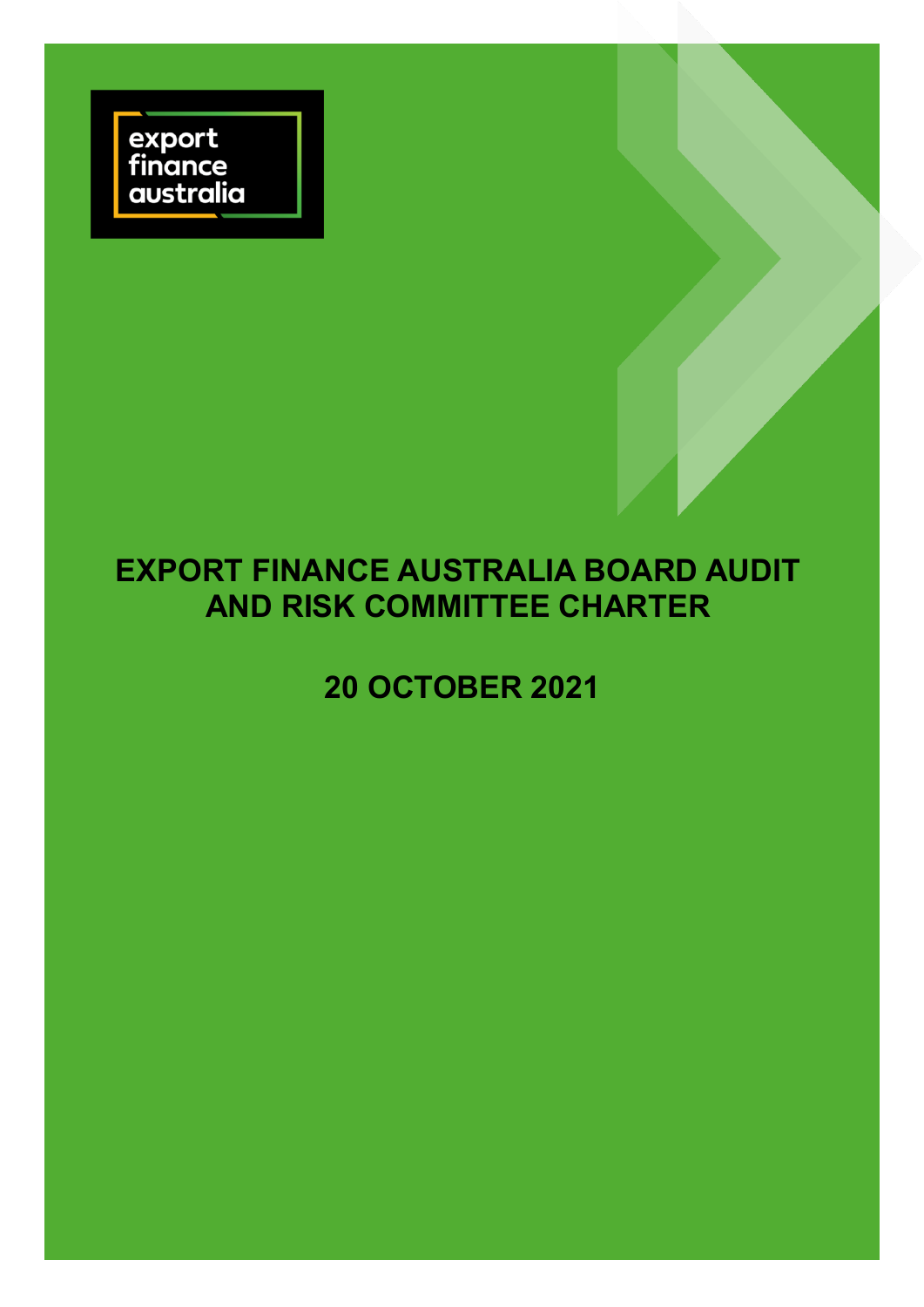# **1. Functions**

#### **1.1 Purpose of the BARC Charter**

In accordance with the *Public Governance, Performance and Accountability Act 2013* (**PGPA Act**) and the PGPA Rule 2014, the primary functions of Export Finance Australia's Board Audit and Risk Committee (**Committee**) are to review the appropriateness of Export Finance Australia's:

- **•** financial reporting;
- **•** performance reporting;
- **•** system of risk oversight and management; and
- **•** system of internal control.

#### **1.2 Function of the BARC Committee**

The Committee acts as an advisory committee of the Board. It assists the Board in developing Board policy and monitoring organisational activity within the scope of this Charter. It also makes recommendations to the Board for consideration and approval. In addition, or to complement its primary functions, the Committee will:

- **•** monitor the enterprise risk management framework, its implementation and Export Finance Australia's adherence to procedures and make recommendations to the Board on changes to the framework;
- **•** monitor the internal control environment and procedures designed to achieve compliance with laws, regulations, internal standards and policies and oversee such compliance, including relating to financial disclosure and regulatory reporting;
- **•** make recommendations to the Board on the appointment, assessment and removal of the internal auditors, and oversee their independence;
- **•** assist the Australian National Audit Office (**ANAO**) with the appointment, assessment and removal of external auditors, and oversee their independence;
- **•** annually review and advise on external and internal audit fees, plans and their scope of works; and
- **•** provide an effective forum for communication between the directors, Export Finance Australia's senior managers and the internal and external auditors.

The Board retains primary responsibility for managing transaction risk associated with individual counterparties and portfolio risk as a whole against available capital.

# **2. Duties and Responsibilities**

#### **2.1 Risk oversight, management and internal controls**

- **•** review and provide advice to the Board on the appropriateness of Export Finance Australia's:
	- $\circ$  enterprise risk management framework and the necessary internal controls for the effective identification and management of Export Finance Australia's financial and nonfinancial risks;
	- $\circ$  approach to managing its key risks, including those associated with individual projects and program implementation activities; and
	- o key roles and responsibilities relating to risk management,

with reference to any specific areas of concern or suggestions for improvement;

- **•** satisfy itself that the current areas of greatest financial and non-financial risk to Export Finance Australia have been identified and that Management are effectively managing the risks;
- **•** satisfy itself that effective systems of operational controls are in place to manage non-financial risk such as business continuity, reputation and cyber risk; and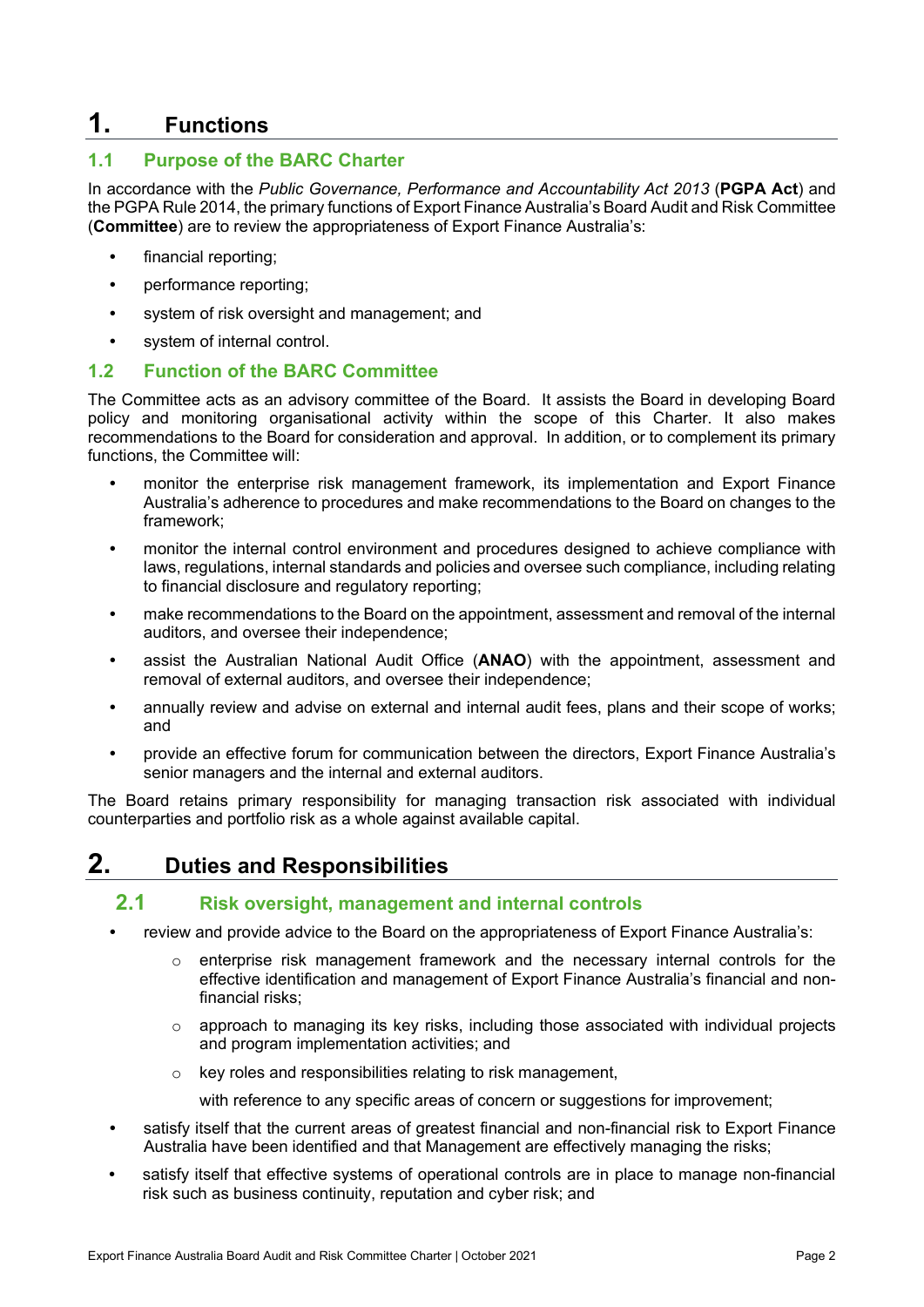**•** satisfy itself that effective systems of accounting, administrative and operational controls are in place to manage financial risk so that timely and meaningful financial statements are available to stakeholders.

### **2.2 Financial and performance reporting**

- **•** review the annual and half yearly financial statements and recommend acceptance by the Board;
- **•** review and advise the Board on the appropriateness of Export Finance Australia's accounting policies and practices in the light of relevant laws, accounting standards and principles;
- **•** satisfy itself that relevant issues relating to dividend policy have been raised for consideration by Management to the Board; and
- **•** review the appropriateness of Export Finance Australia's performance reporting and review the annual performance statement and refer to the Board for consideration and approval.

### **2.3 Compliance**

- **•** monitor compliance with obligations under the PGPA Act and any other applicable legislation;
- **•** monitor compliance with Board approved financial and non-financial limits and controls;
- **•** monitor changes of significance to Export Finance Australia in relation to applicable laws, regulations, accounting policies and regulatory / reporting requirements; and
- **•** monitor updates from Management regarding compliance matters that may have a material impact on Export Finance Australia.

### **2.4 An efficient and effective audit**

- **•** review the audit philosophy adopted by the internal and external auditors and their systems and procedures;
- **•** review and assess the findings of the internal and external auditors and the action taken as well as the timetable proposed by Management in response to those findings; and
- **•** review, at least annually, the scope, results and performance of the external and internal auditors.

### **2.5 Other responsibilities**

- **•** commission such special audits or investigations as may be necessary;
- **•** perform any other tasks the Board may from time to time authorise;
- **•** determine whether to approve any consultants to the ANAO undertaking any non-audit consultancy work for Export Finance Australia; and
- **•** conduct its work in a proactive and outward-looking manner, having regard to better practice as it may apply in the context of Export Finance Australia's business, mandate and stakeholders.

# **3. Membership**

The Committee will consist of at least three members, with a minimum of two non-executive Directors of the Board, and all of whom are not employees of Export Finance Australia. None of the Board Chair, Managing Director or Chief Financial Officer shall be a member of the Committee.

All Committee members should have appropriate qualifications, knowledge, skills and experience to assist the Committee to perform its functions.

The Board will appoint Committee members. They will be subject to rotation as determined by the Board.

The Board will appoint one of the members as Chair of the Committee.

The Committee will manage succession planning for adoption by Export Finance Australia's Board.

Whenever possible, members designated will attend Committee meetings during a transition period prior to the retirement of the member that they will replace.

Any Board member is welcome to attend any Committee meeting (though only Committee members can vote).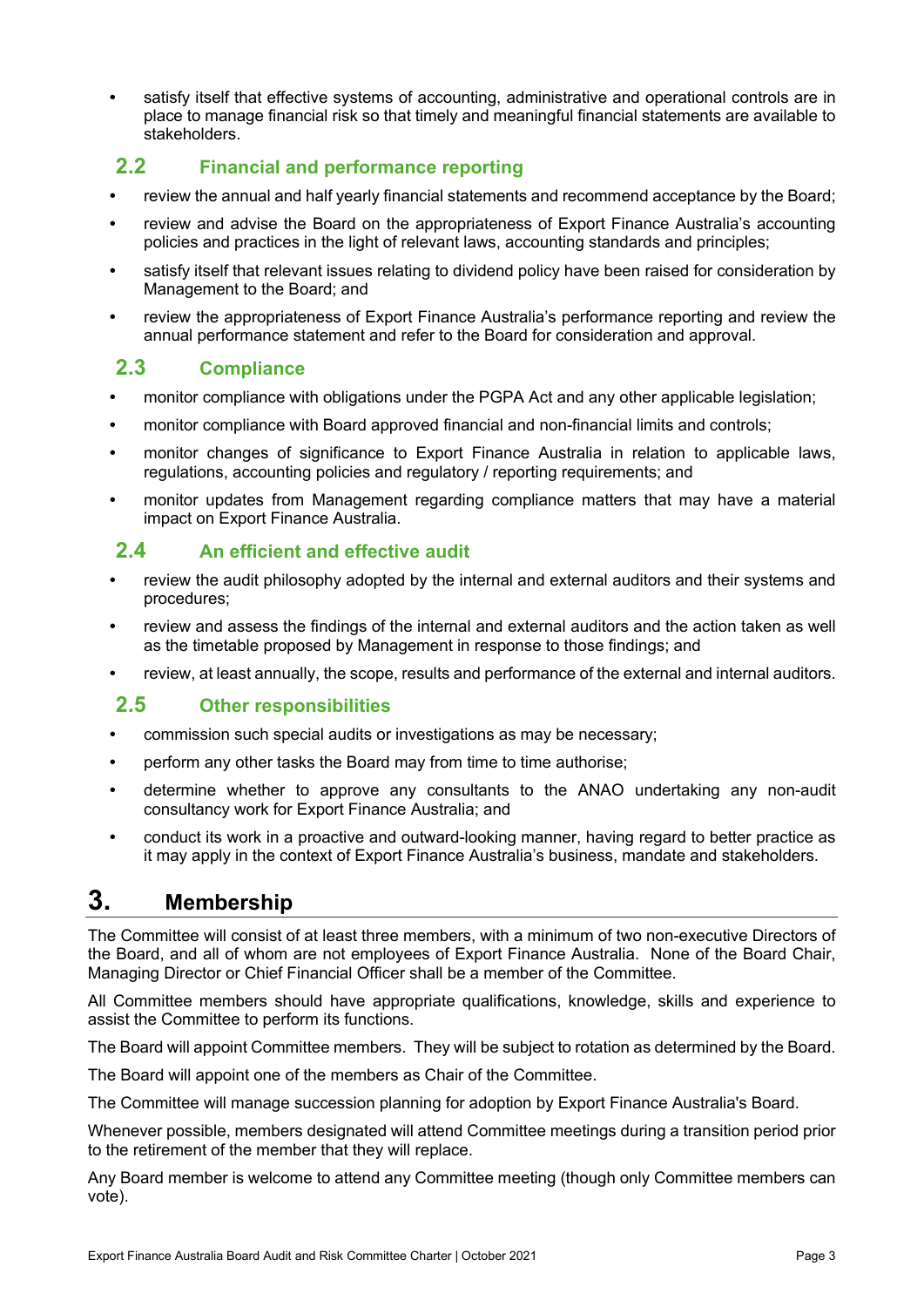# **4. Participation of non-members**

Internal and external auditors and employees of Export Finance Australia may attend and participate (but will not be entitled to vote) at meetings of the Committee.

The Managing Director & CEO and Chief Financial Officer are expected to attend meetings of the Committee, together with such other members of Management as the Committee determines.

The Committee will have a discussion with the external auditors and internal auditors, at least once a year, without members of Management in attendance.

The Committee will be entitled to call upon the expert advice it determines is appropriate to enable the Committee to satisfy its responsibilities and meet its objectives. The Committee will be provided with the necessary resources to obtain expert advice.

### **5. Meetings**

The Committee will hold at least three meetings per year, or such greater number as the Chairperson may determine. A member of the Committee may attend a meeting via telephone or video conference rather than in person.

At a meeting of the Committee, a quorum consists of two members.

Members of the Committee will not participate in discussions and will not vote on any issues in respect of which there is an actual, potential or perceived conflict of interest.

### **6. Minutes**

The Board Secretary will keep minutes of Committee meetings. The minutes, or relevant extracts from them, will be provided to the internal and external auditors.

# **7. Internal Audit - Accountability**

The internal auditors are accountable to the Committee.

While day to day issues under the contract with the outsourced internal auditors will be handled by Management, the internal auditors will have direct access to the Committee at any time.

The Committee will monitor that Management has in place a process for the internal audit to be conducted and that it is functioning objectively and effectively.

### **8. External Auditors**

The Committee is the channel to the Board for communication with the external auditors, including the ANAO and any consultants engaged by the ANAO.

The Committee will meet separately with the external auditors to discuss any matters the Committee or external auditors believe should be discussed privately.

The Committee will also:

- **•** regularly review with the external auditors the scope of the external audit, identified risk areas and any other agreed procedures;
- **•** regularly review the effectiveness and independence of the external auditors;
- **•** meet periodically with the external auditors and invite them to attend meetings of the Committee to:
	- o review plans for carrying out internal control reviews;
	- o consider any comments and recommendations made by the external auditors; and
	- o make recommendations to the Board;
- **•** monitor and report to the Board on Management's response to the external auditor's findings and recommendations;